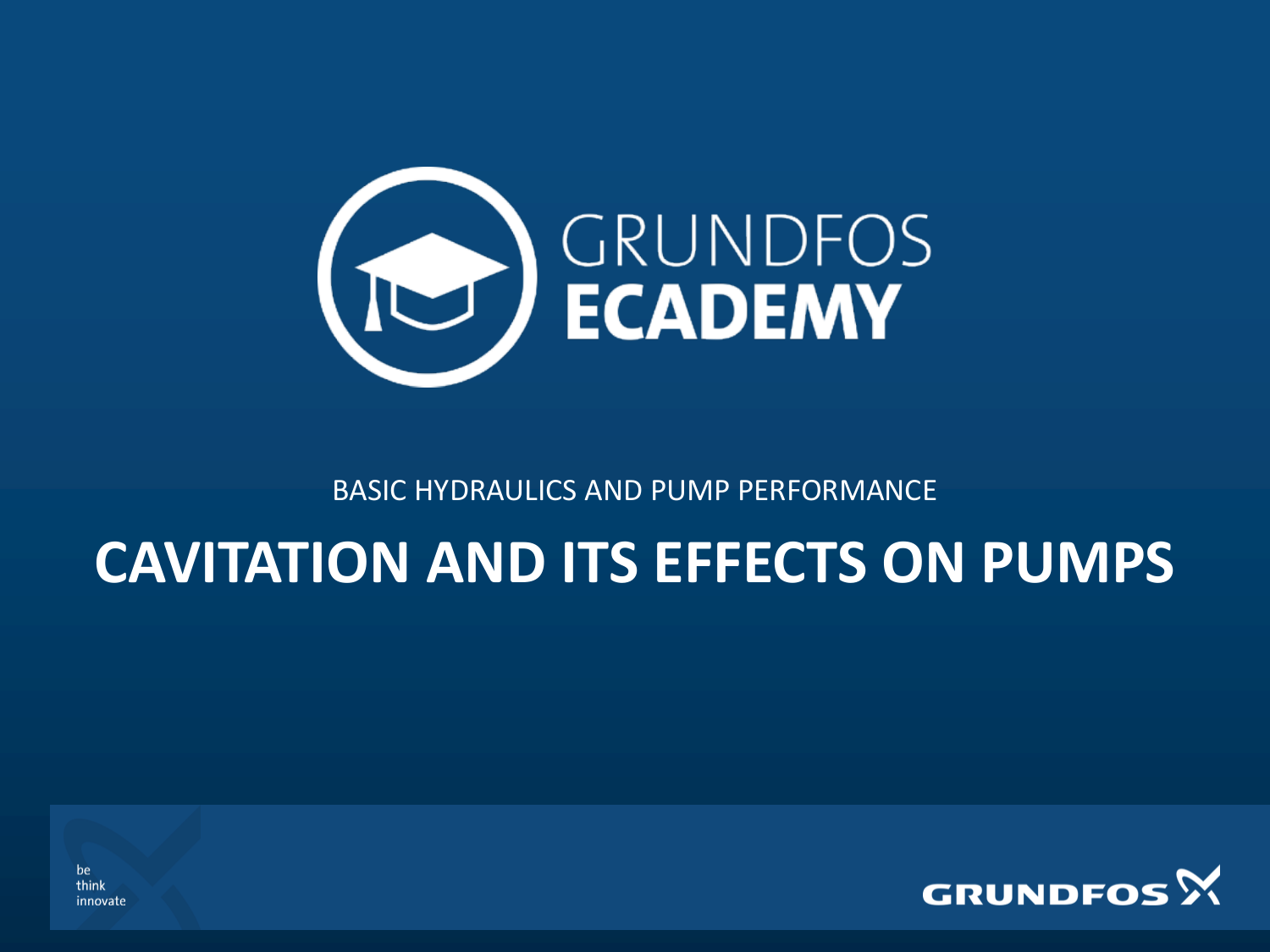#### **Cavitation: Definition**

Cavitation in a pump is the collapse of vapour bubbles in areas where the pressure locally drops to the fluid vapour pressure. The extent of cavitation depends on how low the pressure is in the pump.

Cavitation first occurs at the point in the pump where the pressure is lowest, which is most often at the blade edge at the impeller inlet, see figure.

Cavitation is an important issue that must be addressed when working with pumps. It causes noise and vibration and depending on the severity can destroy the pump.



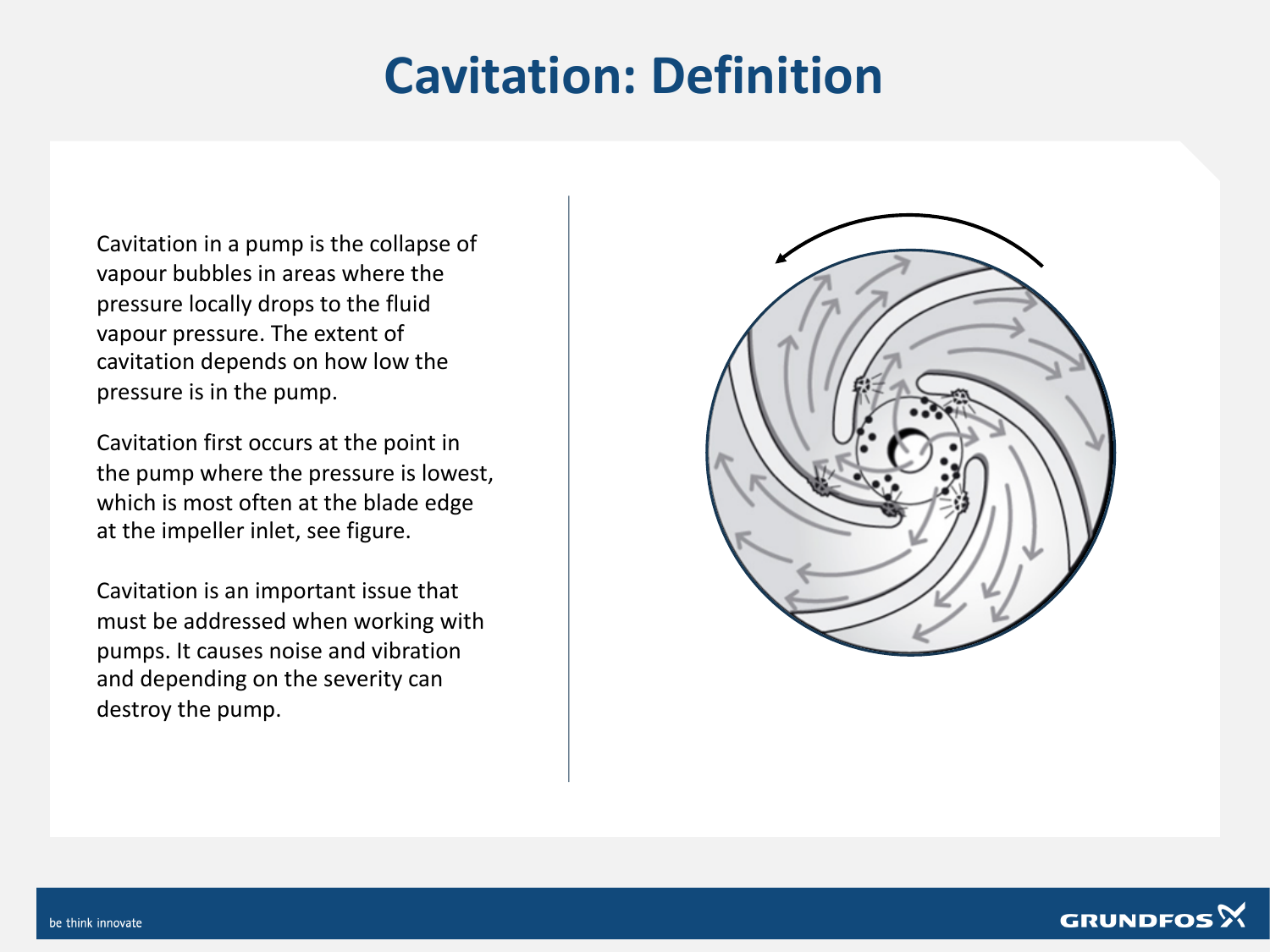#### **Causes of cavitation**

Water boils at 100°C at 1bar atmospheric pressure. Water can boil at ambient temperate as a result of a localised pressure drop within the pump.

The water pressure starts to drop at the impeller inlet and increases as it moves towards the impeller outlet. If the water pressure is low enough it will create vapour bubbles that will collapse when the pressure increases. This implosion of the bubbles is called cavitation and due to the water change of phase releases enormous amount of energy that eventually damages the impeller.



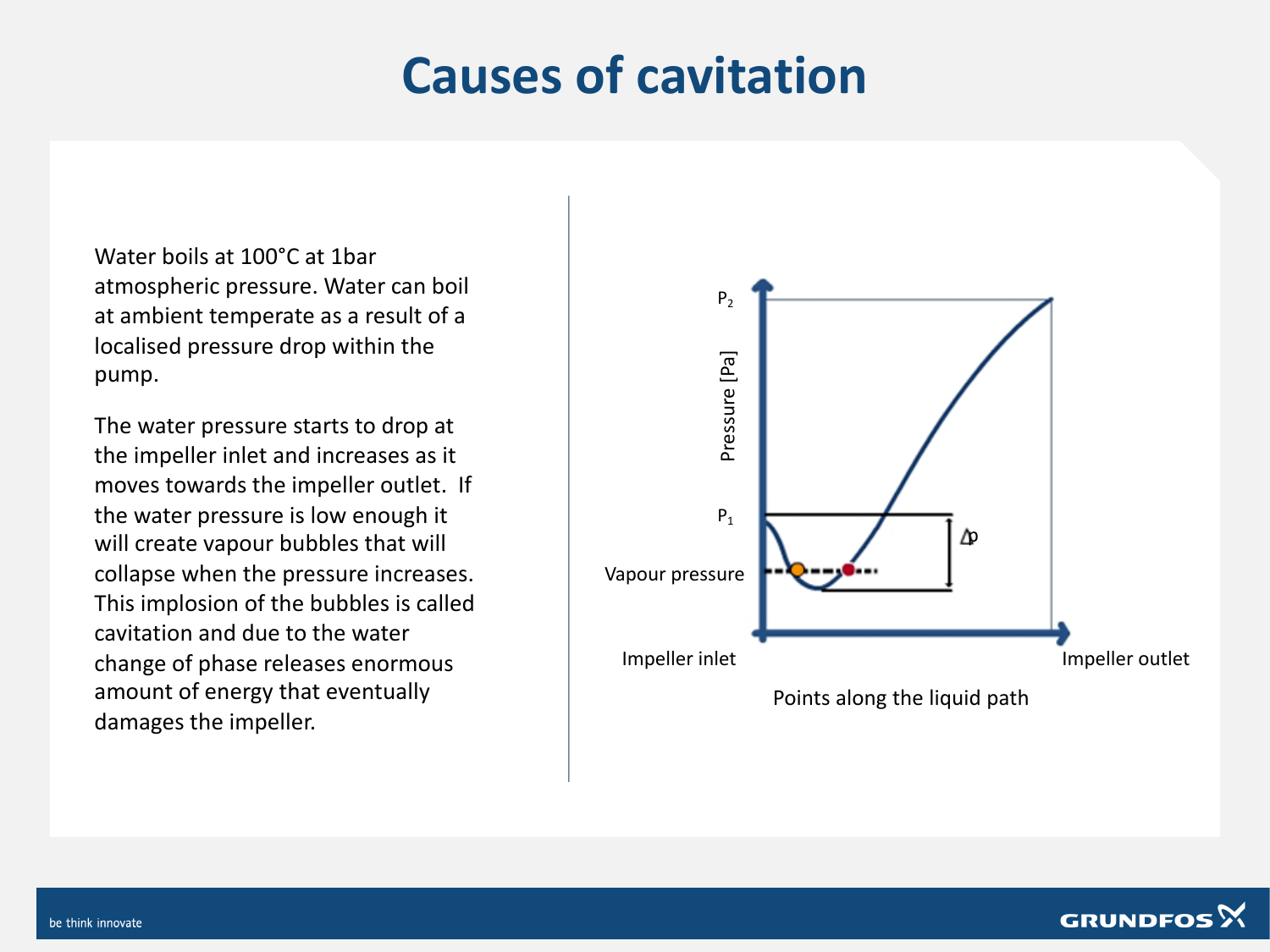### **Effects of cavitation on pumps**

Cavitation can be heard as loud noise and vibration.

The vapour bubbles in the water implode causing the noise. This is followed by a heavy mechanical impact.

Cavitation causes pitting of the impeller and pump housing.



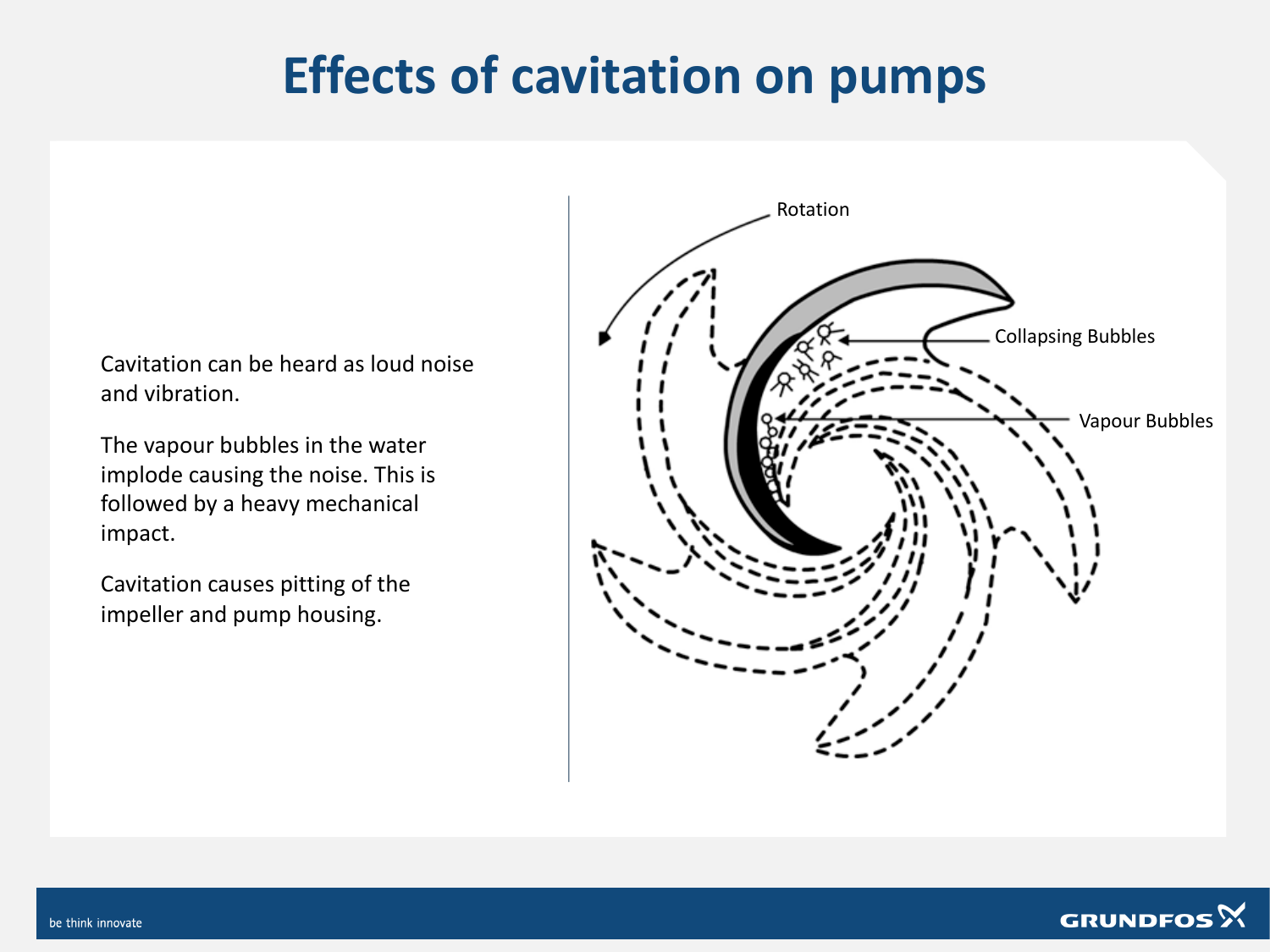### **Avoiding cavitation**

To avoid cavitation, you must first understand Net Positive Suction Head (NPSH).

NPSH is an expression of how close the fluid is to vapourisation. The pump manufacturer provides a NPSH requirement. The following is a practical example for estimating the minimum suction pressure pressure at the pump to avoid cavitation: At 30°C, water vapour is only 0.43 m.

Assuming that friction loss is 1 m, by pumping 200 m<sup>3</sup>/h with the pump curve placed at the right, the NPSH required by the pump manufacturer is 3 m. Therefore, the minimum inlet pressure to avoid cavitation should be:  $3 + 1 + 0.43 = 4.43$  m.

Good practice is to add a safety factor of 0.5 m. For this example, cavitation is avoided if the pump suction pressure during operation is always above 5 m.



The NPSH curve requirement from the pump manufacturer

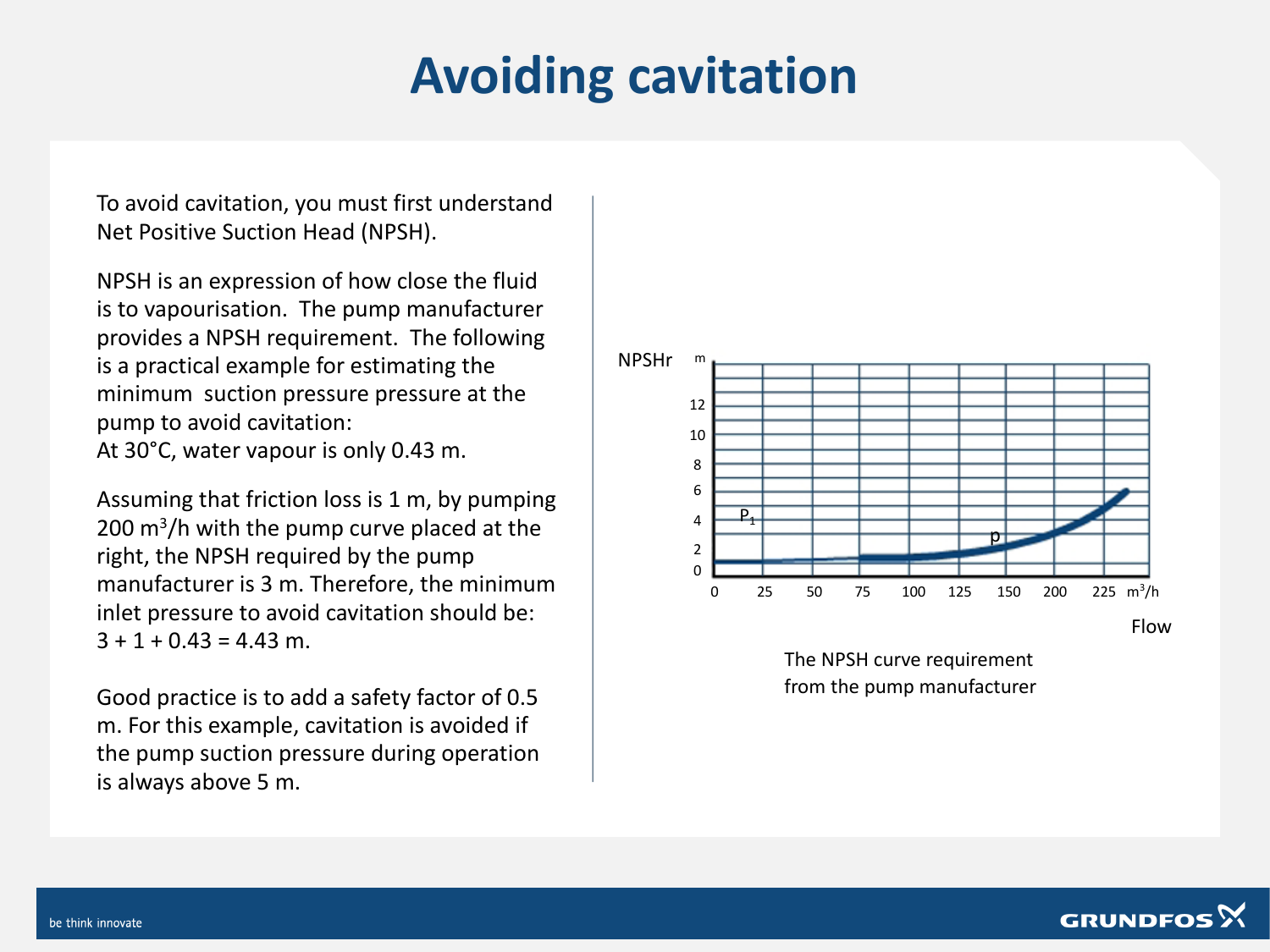## **Avoiding cavitation (continued)**

#### **The practical approaches to avoid cavitation are as follows:**

- Lower the pump inlet and increase the inlet pressure.
- Reduce friction loss in the suction pipe.
- Reduce the flow of the pump.
- Increase the elevation of the suction water level.
- If cavitation still occurs, choose another pump with a lower NPSH requirement.